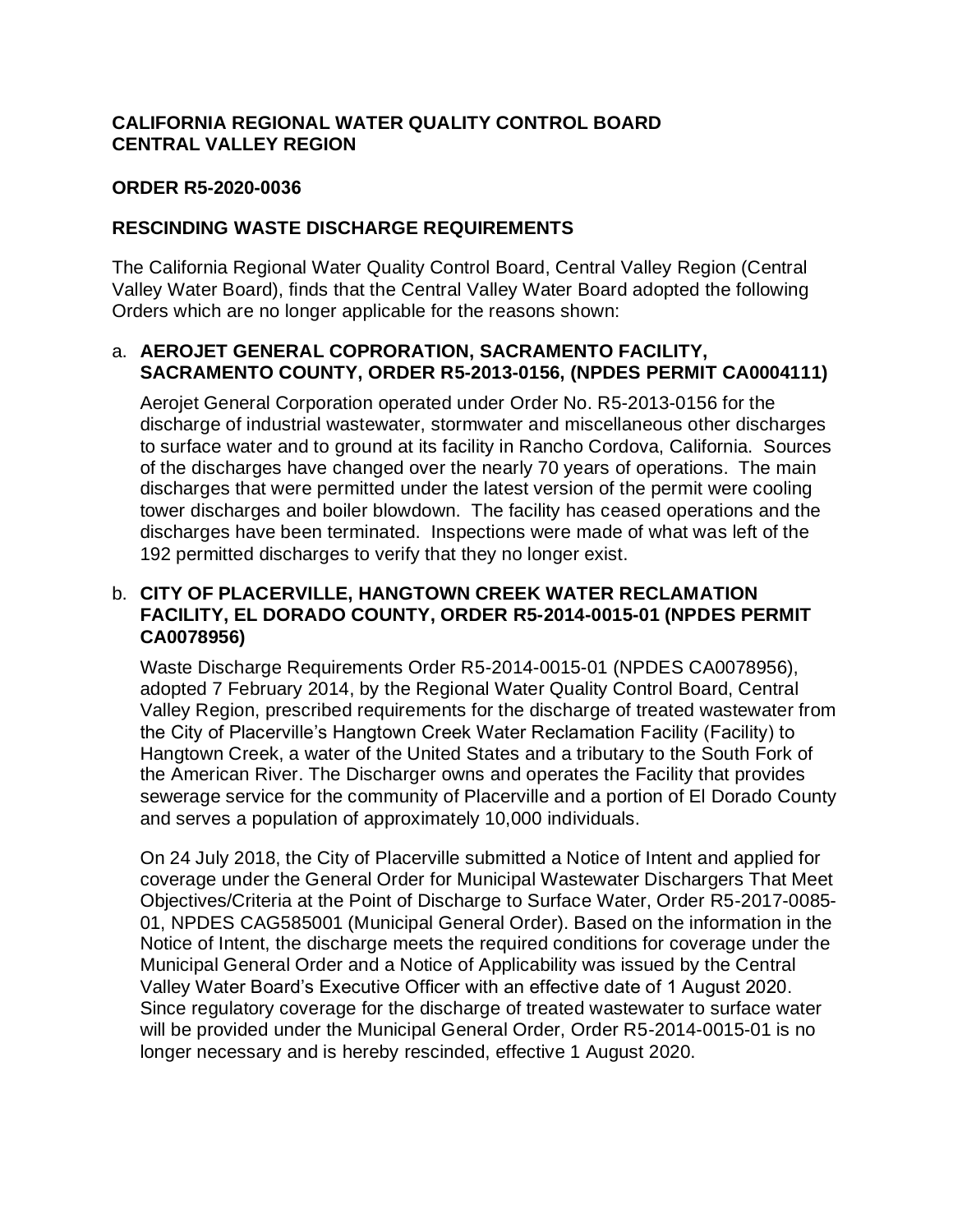### c. **GENERAL WASTE DISCHARGE REQUIREMENTS/NPDES PERMIT FOR DISCHARGE TO SURFACE WATERS OF GROUNDWATER FROM CLEANUP OF PETROLEUM FUEL POLLUTION, ORDER R5-2013-0075 (NPDES Permit CAG915001)**

General Waste Discharge Requirements for Discharges to Surface Waters of Groundwater from Cleanup of Petroleum Fuel Pollution (Petroleum General Order) R5-2013-0075 (NPDES Permit CAG915001) was adopted on 31 May 2013 and expired on 1 May 2018. The Petroleum General Order is no longer being used to regulate the discharge to surface waters from petroleum fuel pollution groundwater cleanup projects and there are currently no enrollees covered under the General Order. Therefore, the Petroleum Cleanup General Order is now being rescinded.

### d. **LAZARUS MINING, LLC AND U.S. FOREST SERVICE, TAHOE NATIONAL FOREST, KLONDIKE, DUTCH, AND TELEGRAPH TUNNEL MINES, SIERRA COUNTY, ORDER R5-2015-0075 (NPDES PERMIT CA0084387)**

Waste Discharge Requirements Order R5-2015-0075 (NPDES CA0084387), adopted 5 June 2015, by the Regional Water Quality Control Board, Central Valley Region, prescribes requirements for the discharge of treated and untreated groundwater from Lazarus Mining, LLC and U.S. Forest Service, Tahoe National Forest's Klondike, Dutch, and Telegraph Tunnel Mines (Facility) to Goodyears Creek, a water of the United States and a tributary to the Yuba River. The Dischargers own and operate the Facility that treats groundwater discharged from the Telegraph Mine. Discharge from the Klondike and Dutch Tunnel Mines is untreated prior to discharge.

On 26 September 2019, High Sierra Exploration, LLC submitted a Notice of Intent (NOI) and applied for coverage under the General Order for Limited Threat Discharges to Surface Water, Order R5-2016-0076-01, NPDES CAG995002 (Limited Threat General Order) for the Klondike and Dutch Tunnel Mines. On 30 September 2019, Telegraph LLC submitted a NOI and applied for coverage under the Limited Threat General Order for the Telegraph Mine. Based on the information in the NOIs, the discharges meet the required conditions for coverage under the Limited Threat General Order and two individual Notices of Applicability were issued by the Central Valley Water Board's Executive Officer with the same effective date of 1 August 2020. Since regulatory coverage for the discharges of treated and untreated groundwater to surface water will be provided under the Limited Threat General Order, Order R5-2015-0075 is no longer necessary and is hereby rescinded, effective 1 August 2020.

# e. **LAZARUS MINING, LLC AND U.S. FOREST SERVICE, TAHOE NATIONAL FOREST, KLONDIKE, DUTCH, AND TELEGRAPH TUNNEL MINES, SIERRA COUNTY, TIME SCHEDULE ORDER R5-2015-0901 (NPDES Permit CA0084387)**

Time Schedule Order R5-2015-0901, issued by the Regional Water Quality Control Board, Central Valley Region's Executive Officer on 14 July 2015, established interim effluent limitations and a compliance schedule to achieve final effluent limitations required by Waste Discharge Requirements Order R5-2015-0075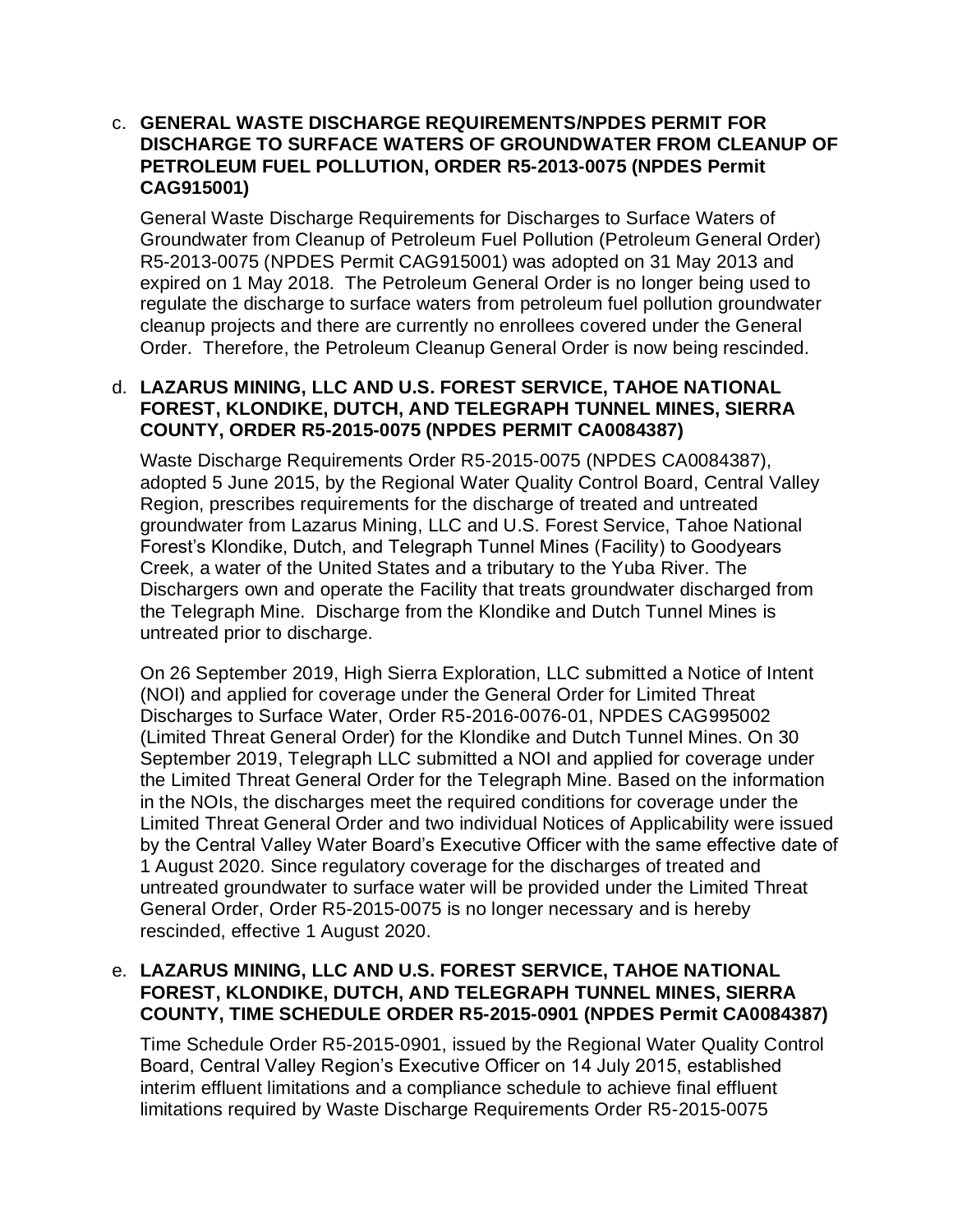(NPDES Permit CA0084387) for the discharge of treated and untreated groundwater from Lazarus Mining, LLC and U.S. Forest Service, Tahoe National Forest's Klondike, Dutch, and Telegraph Tunnel Mines to Goodyears Creek, a water of the United States and a tributary to the Yuba River. The compliance schedule required full compliance with effluent limitations for lead and nickel from the Telegraph Mine and cadmium from the Klondike and Dutch Tunnel Mines by 31 July 2020. By 1 October 2018, the discharges were in compliance with their respective final effluent limitations. Since the discharges comply with the final effluent limitations Time Schedule Order R5-2015-0901 is no longer necessary and is hereby rescinded, effective 1 August 2020.

# f. **NEVADA COUNTY SANITATION DISTRICT NO. 1, LAKE OF THE PINES WASTEWATER TREATMENT PLANT, NEVADA COUNTY, ORDER R5-2015-0028 (NPDES PERMIT CA0081612)**

Waste Discharge Requirements Order R5-2015-0028 (NPDES CA0081612), adopted 17 April 2015, by the Regional Water Quality Control Board, Central Valley Region, prescribed requirements for the discharge of treated wastewater from Nevada County Sanitation District No. 1's Lake of the Pines Wastewater Treatment Plant (Facility) to Magnolia Creek, a water of the United States and a tributary to the Bear River. The Discharger owns and operates the Facility that provides sewerage service for the communities of Lake of the Pines, Darkhorse, and the Cascade Crossing subdivision and serves approximately 6,900 individuals.

On 22 November 2019, Nevada County Sanitation District No. 1 submitted a Notice of Intent and applied for coverage under the General Order for Municipal Wastewater Dischargers That Meet Objectives/Criteria at the Point of Discharge to Surface Water, Order R5-2017-0085-01, NPDES CAG585001 (Municipal General Order). Based on the information in the Notice of Intent, the discharge meets the required conditions for coverage under the Municipal General Order and a Notice of Applicability was issued by the Central Valley Water Board's Executive Officer with an effective date of 1 August 2020. Since regulatory coverage for the discharge of treated wastewater to surface water will be provided under the Municipal General Order, Order R5-2015-0028 is no longer necessary and is hereby rescinded, effective 1 August 2020.

### g. **NEVADA COUNTY SANITATION DISTRICT NO. 1, LAKE WILDWOOD WASTEWATER TREATMENT PLANT, NEVADA COUNTY, ORDER R5-2015-0029 (NPDES PERMIT CA0077828)**

Waste Discharge Requirements Order R5-2015-0029 (NPDES CA0077828), adopted 17 April 2015, by the Regional Water Quality Control Board, Central Valley Region, prescribed requirements for the discharge of treated wastewater from Nevada County Sanitation District No. 1's Lake Wildwood Wastewater Treatment Plant (Facility) to Deer Creek, a water of the United States and a tributary to the Yuba River. The Discharger owns and operates the Facility that provides sewerage service for the communities of Lake Wildwood and Penn Valley and serves approximately 8,100 individuals.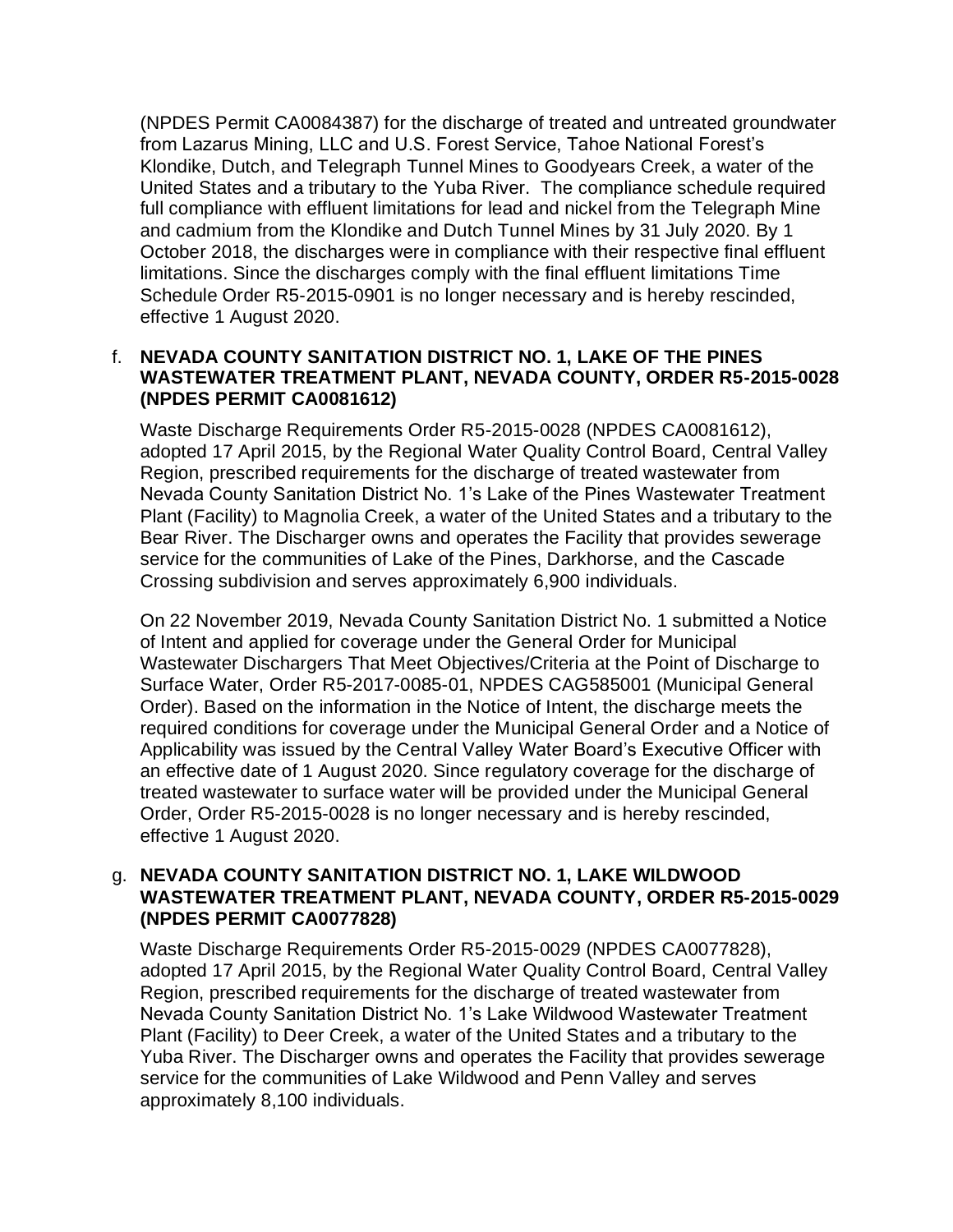On 22 November 2019, Nevada County Sanitation District No. 1 submitted a Notice of Intent and applied for coverage under the General Order for Municipal Wastewater Dischargers That Meet Objectives/Criteria at the Point of Discharge to Surface Water, Order R5-2017-0085-01, NPDES CAG585001 (Municipal General Order). Based on the information in the Notice of Intent, the discharge meets the required conditions for coverage under the Municipal General Order and a Notice of Applicability was issued by the Central Valley Water Board's Executive Officer with an effective date of 1 August 2020. Since regulatory coverage for the discharge of treated wastewater to surface water will be provided under the Municipal General Order, Order R5-2015-0029 is no longer necessary and is hereby rescinded, effective 1 August 2020.

# h. **RIVER ISLAND EAST HOMEOWNERS ASSOCIATION, RIVER ISLAND EAST WASTEWATER TREATMENT FACILITY, TULARE COUNTY, WASTE DISCHARGE REQUIREMENTS ORDER 91-111**

Waste Discharge Requirements Order 91-111, adopted on 29 May 1991, prescribes requirements for the discharge from the River Island East Homeowners Association, River Island East Wastewater Treatment Facility (Facility). On 8 December 2017 the River Island East Homeowners Association submitted a Form 200 and Report of Waste Discharge for coverage under State Water Resources Control Board Water Quality Order 2014-0153-DWQ, General Waste Discharge Requirements for Small Domestic Wastewater Treatment Systems (General Order) for the Facility. On 17 March 2020, a Notice of Applicability was issued for the Facility (enrollee number 2014-0153-DWQ-R5328). Therefore, it is appropriate to rescind Waste Discharge Requirements Order 91-111.

### i. **SAN JOAQUIN REFINING COMPANY, INC., KERN COUNTY, WASTE DISCHARGE REQUIREMENTS ORDER 91-132**

Waste Discharge Requirements (WDRs) Order No. 91-132, adopted 28 June 1991, prescribes requirements for San Joaquin Refining Company, Inc., (San Joaquin) to discharge nonhazardous refinery wastewater in a single Class V underground injection control well (UIC well). The UIC well currently used for injection disposal by San Joaquin is the WD-1 (API # 03003015) well. The United States Environmental Protection Agency (USEPA) has determined that the active existing WD-1 injection well and a potential second proposed injection well are Class I wells. USEPA's Class I Non-Hazardous Waste Injection Well, San Joaquin Refining Company Limited, Permit No. R9UIC-CA1-FY16-1 (Permit) was issued to San Joaquin Refining Company Limited on 4 May 2020. Because the existing injection well and the potential second proposed injection well are now regulated by the USEPA Permit, it is appropriate to rescind Waste Discharge Requirements Order No. 91-132.

# j. **STONYBROOK CORPORATION, WASTEWATER TREATMENT FACILITY, KERN COUNTY, WASTE DISCHARGE REQUIREMENTS ORDER 86-032**

Waste Discharge Requirements Order (WDRs) Order 86-032, adopted on 24 January 1986, prescribes waste discharge requirements for the Stonybrook Corporation Wastewater Treatment Facility (WWTF) to discharge up to 0.028 million